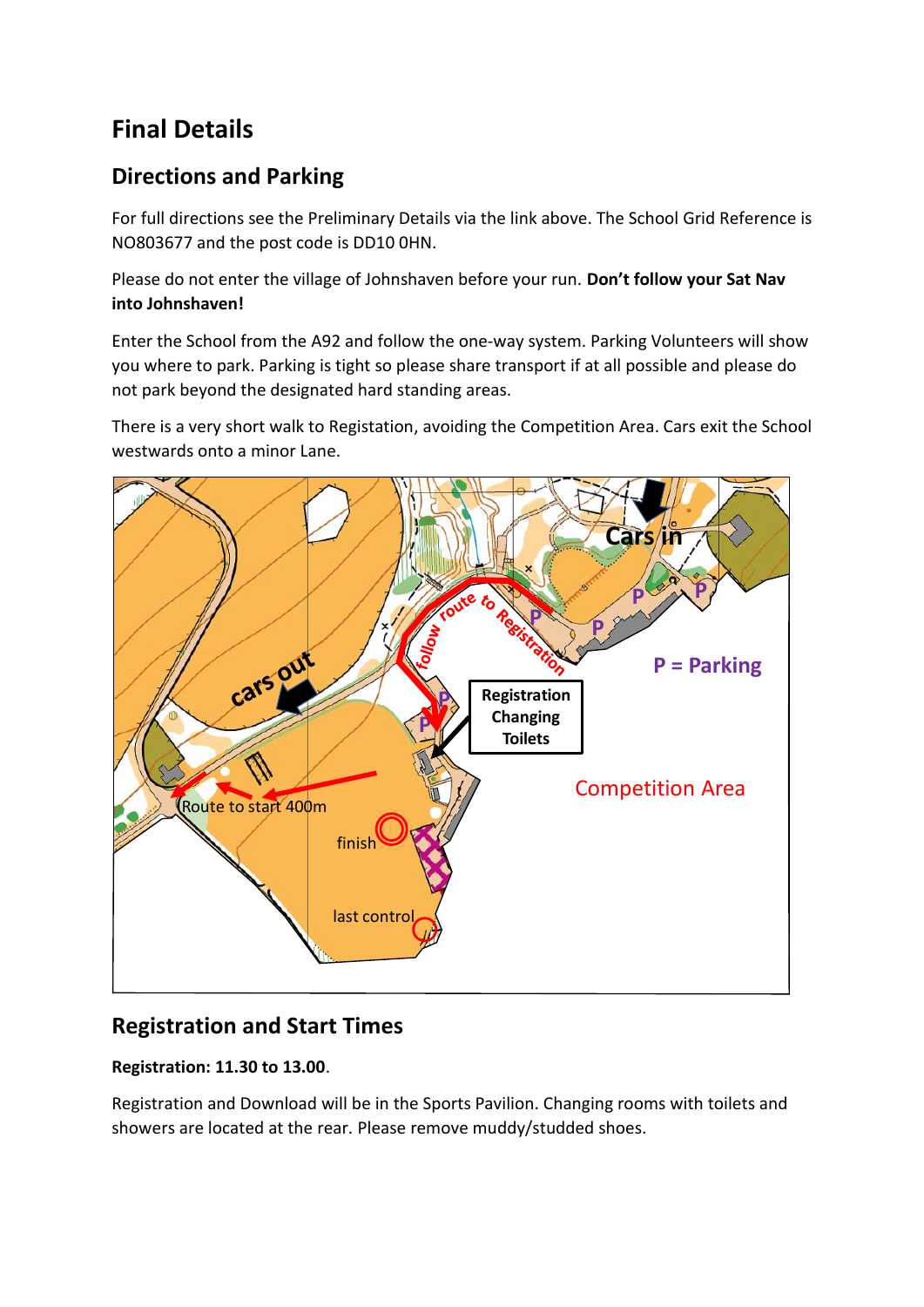Please remember to pick up your EMIT brikke. Standard Emit controls, i.e. not touch-free will be used.

Competitors on Course U7 must pick up their map at Registration

Refreshments will be available to purchase with proceeds going to School projects. Please bring your own coffee/tea mugs if you have them. We are very grateful to the School for allowing us to use their grounds and facilities.

If the weather is reasonable please use the social space outside the pavilion and adjacent to the Finish. Club tents are welcome.

#### **Starts: 12.00 to 13.30.**

One start, 400m from Registration

Control descriptions and blank maps will be available in the start lane.

Punching starts with no time allocations will be in operation. Turn up and run.

For the Sprint Courses, S1 and S2 only there will be a seeded, timed start from 13.30. This is after the main start block. If any runner does not wish to start in this seeded block, they are free to start at any time between 12.00 and 13.30.

#### **Courses Close: 15.00**

The Finish is adjacent to Registration.

Don't forget to download.

### **Course Information**

The competition area comprises urban streets, alleyways and parkland. Some low-level vegetation and muddy patches may be encountered but running conditions will be no different from usual Scottish Urban events at this time of year. All fields are out of bounds.

| <b>Course</b>  | <b>Scottish</b><br><b>Orienteering Urban</b><br><b>League Classes</b> | <b>Distance</b><br>(km) | <b>Best</b><br>Route<br>(km) | <b>Climb</b><br>(m) | <b>Controls</b> | Map<br>Turn-<br>over |
|----------------|-----------------------------------------------------------------------|-------------------------|------------------------------|---------------------|-----------------|----------------------|
| 1 <sub>S</sub> | <b>MO</b>                                                             | 3.1                     | 4.0                          | 40                  | 20              | <b>No</b>            |
| <b>2S</b>      | <b>WO</b>                                                             | 2.7                     | 3.6                          | 35                  | 17              | <b>No</b>            |
|                |                                                                       |                         |                              |                     |                 |                      |
| U <sub>2</sub> | <b>MV</b>                                                             | 5.8                     | 7.5                          | 105                 | 33              | Yes                  |
| U <sub>3</sub> | MSV, WV                                                               | 4.8                     | 6.3                          | 85                  | 30              | Yes                  |
| U <sub>4</sub> | MUV, WSV                                                              | 3.8                     | 4.6                          | 50                  | 24              | <b>No</b>            |
| U <sub>5</sub> | MHV, WUV, WHV                                                         | 2.9                     | 3.8                          | 35                  | 19              | <b>No</b>            |
| U <sub>6</sub> | MJ, WJ (16-)                                                          | 3.6                     | 4.2                          | 25                  | 24              | <b>No</b>            |

Final course matrix: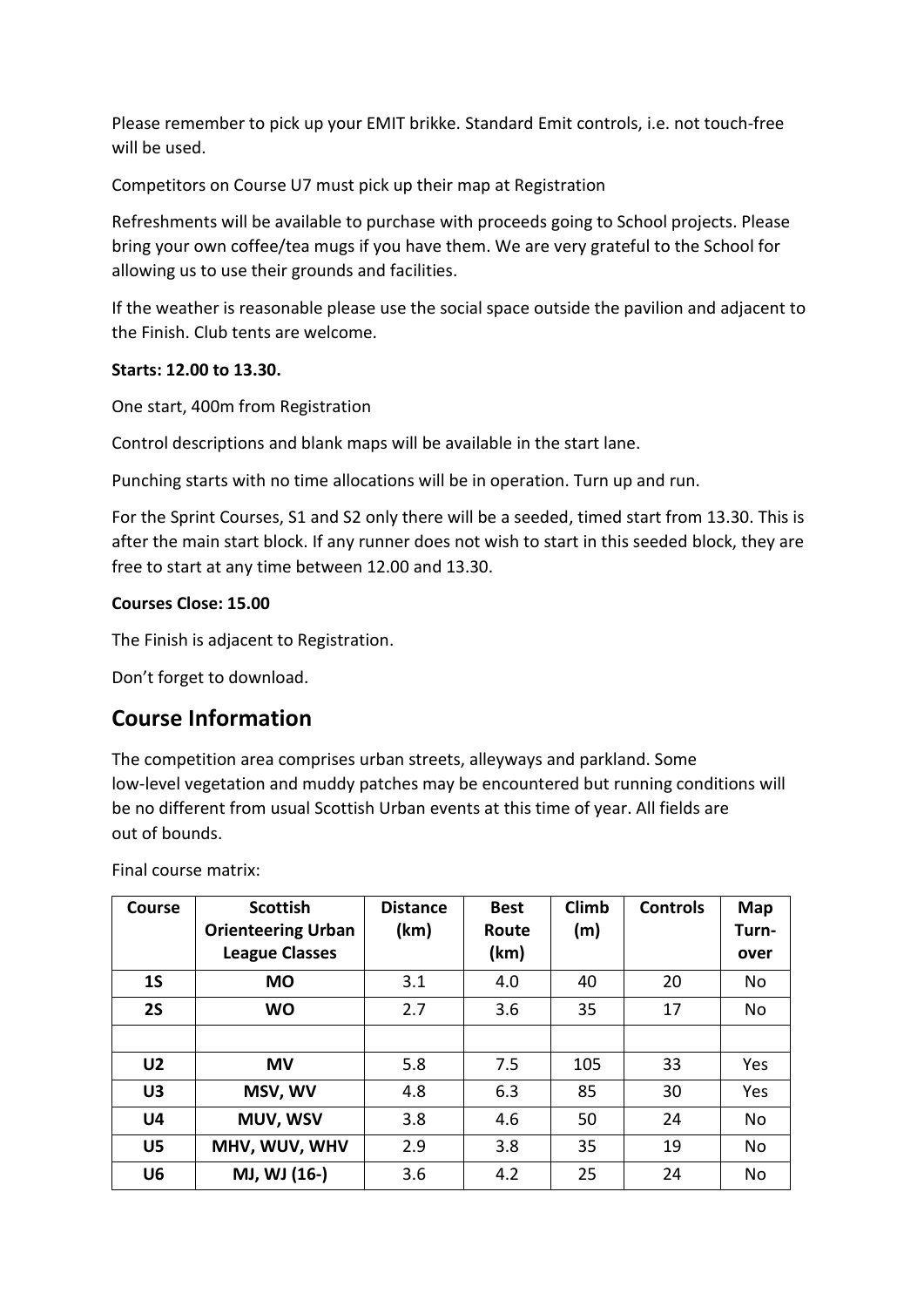|--|

Unfortunately, there will be no spectator control due to late course re-routing.

#### **Map**

All courses use the same map at 1:4000 scale with 5m contours.

The map was surveyed by Chris Smithard in December 2019 at ISSprOM specification.

The Legend and Control Descriptions are displayed on the front of the map.

Courses U2 and U3 have a map turn-over.

Mapper's notes on the new ISSprOM specification that competitors may wish to check-out:

- The use of a new multi level paved symbol
- 'Black green' no longer exists and 'dark green' is now forbidden to cross.
- A new passable retaining wall symbol
- Telegraph wires are not mapped

#### **Course Safety**

Respect other users of the streets, pavements and parks; pedestrians, cyclists, dog walkers etc. In addition, please exercise caution around any dogs you may encounter on your course.

There are narrow passageways, steps and blind corners in the area. Take care when encountering them and slow down. There may be a car around the corner.

Take care on steps and grassy slopes if icy or wet.

Show courtesy to local residents.

Care should be taken crossing all roads. The speedlimit in Johnshaven is 20mph throughout. Standard Highway Code rules apply. Look before you cross

### **Entry Details**

We will have a small number of extra maps available for each course for entry on the day.

### **Facilities**

After your run you are encouraged to leisurely return to Johnshaven and visit the Crown and Anchor Hotel which serves a full range of meals or the Hidden Treasures Café.

### **Contacts / Officials**

Planner: Nick Hale (Maroc)